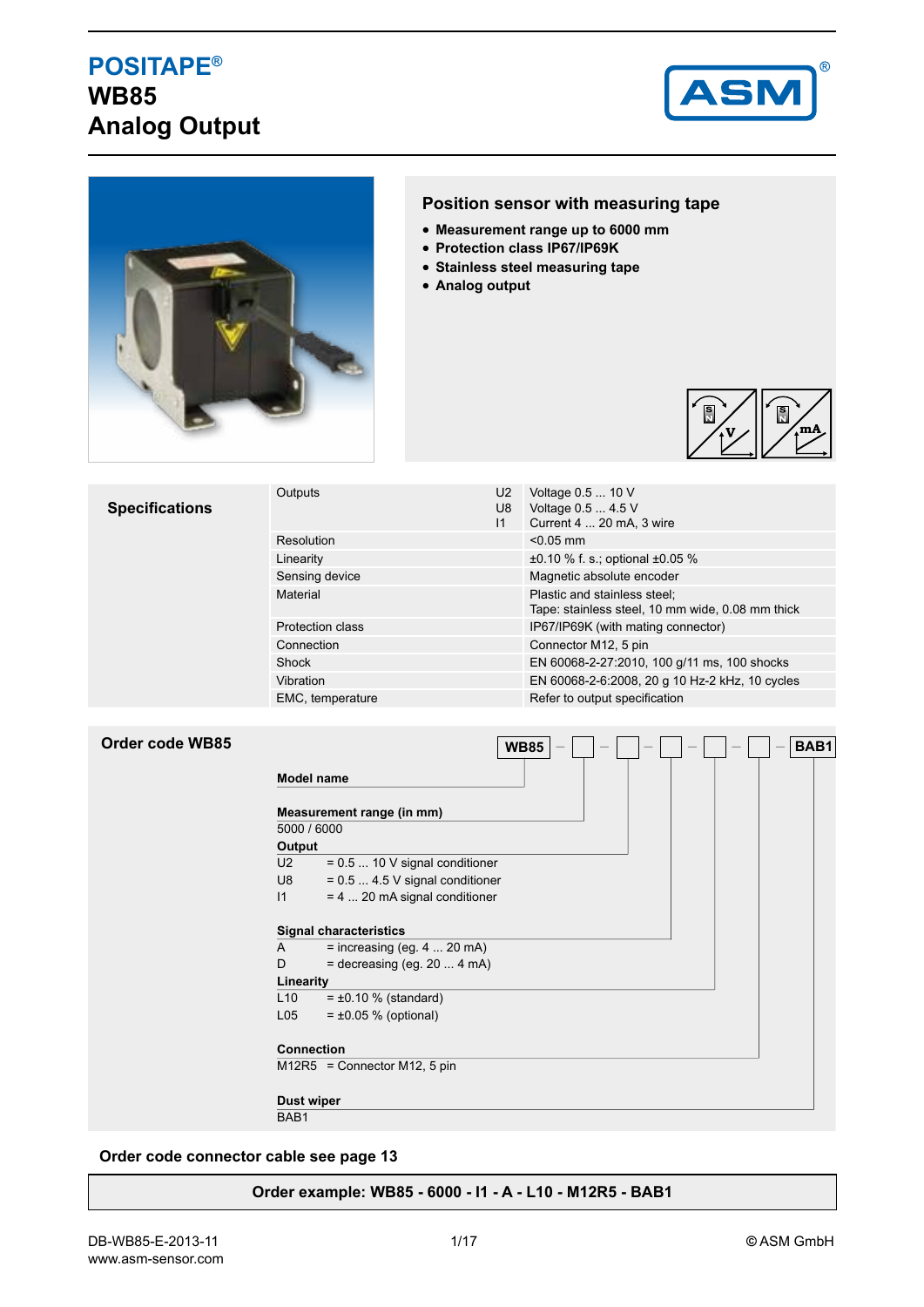# **POSITAPE® WB85 Analog Output, programmable**





### **Position sensor with measuring tape**

- **Measurement range up to 6000 mm**
- **Protection class IP67/IP69K**
- **Stainless steel measuring tape**
- **Analog output, programmable**



| <b>Specifications</b> | Outputs                 | U2/PMU<br>U8/PMU<br><b>I1/PMU</b> | Voltage 0.5  10 V, programmable<br>Voltage 0.5  4.5 V, programmable<br>Current 4  20 mA, 3 wire, programmable |  |  |  |  |
|-----------------------|-------------------------|-----------------------------------|---------------------------------------------------------------------------------------------------------------|--|--|--|--|
|                       | Resolution              |                                   | $< 0.05$ mm                                                                                                   |  |  |  |  |
|                       | Linearity               |                                   | $\pm 0.10$ % f. s.; optional $\pm 0.05$ %                                                                     |  |  |  |  |
|                       | Sensing device          |                                   | Magnetic absolute encoder                                                                                     |  |  |  |  |
|                       | Material                |                                   | Plastic and stainless steel;<br>Tape: stainless steel, 10 mm wide, 0.08 mm thick                              |  |  |  |  |
|                       | <b>Protection class</b> |                                   | IP67/IP69K (with mating connector)                                                                            |  |  |  |  |
|                       | Connection              |                                   | Connector M12, 5 pin                                                                                          |  |  |  |  |
|                       | Shock                   |                                   | EN 60068-2-27:2010, 100 g/11 ms, 100 shocks                                                                   |  |  |  |  |
|                       | Vibration               |                                   | EN 60068-2-6:2008, 20 g 10 Hz-2 kHz, 10 cycles                                                                |  |  |  |  |
|                       | EMC, temperature        |                                   | Refer to output specification                                                                                 |  |  |  |  |

### **Order code WB85**

| <b>Model name</b> |                                               |  |
|-------------------|-----------------------------------------------|--|
|                   | Measurement range (in mm)                     |  |
| 5000 / 6000       |                                               |  |
| Output            |                                               |  |
| U2/PMU            | = 0.5  10 V signal conditioner, programmable  |  |
| U8/PMU            | = 0.5  4.5 V signal conditioner, programmable |  |
| <b>I1/PMU</b>     | $= 4$ 20 mA signal conditioner, programmable  |  |
|                   | <b>Signal characteristics</b>                 |  |
| $\mathsf{A}$      | $=$ increasing (eg. 4  20 mA)                 |  |
| D                 | $=$ decreasing (eg. 20  4 mA)                 |  |
| Linearity         |                                               |  |
| L10               | $= \pm 0.10$ % (standard)                     |  |
| L <sub>05</sub>   | $= \pm 0.05$ % (optional)                     |  |
| <b>Connection</b> |                                               |  |
| M12R5             | $=$ Connector M12, 5 pin                      |  |
| <b>Dust wiper</b> |                                               |  |

#### **Order code connector cable see page 14**

#### **Order example: WB85 - 6000 - U2/PMU - A - L10 - M12R5 - BAB1**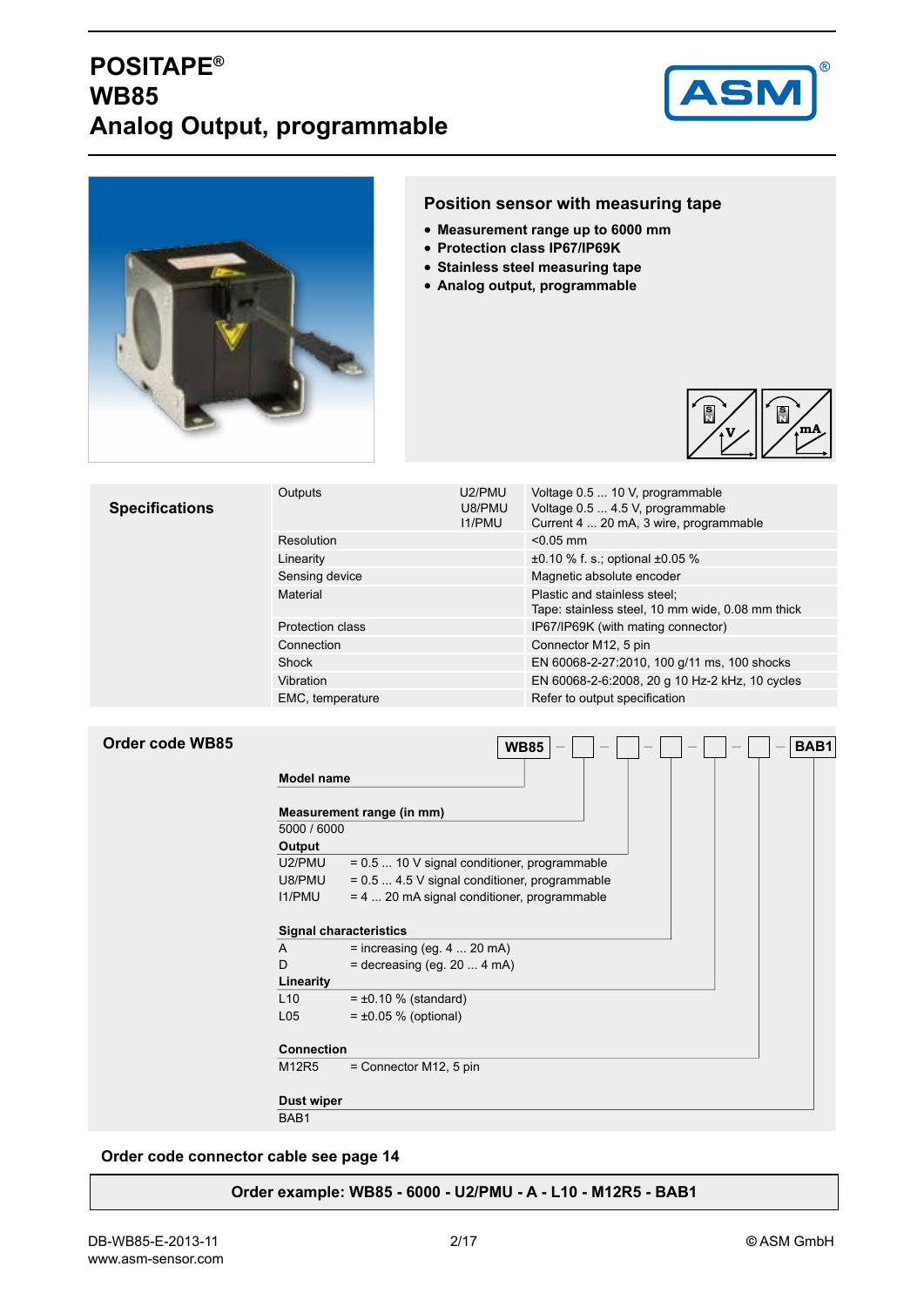## **POSITAPE® WB85 Analog Output, redundant**





### **Position sensor with measuring tape**

- **Measurement range up to 6000 mm**
- **Protection class IP67/IP69K**
- **Stainless steel measuring tape**
- **Analog output, redundant**



| <b>Specifications</b> | Outputs                 | U <sub>2</sub> R<br>U8R<br>11R | Voltage 0.5  10 V, redundant<br>Voltage 0.5  4.5 V, redundant<br>Current 4  20 mA, 3 wire, redundant |  |  |  |  |
|-----------------------|-------------------------|--------------------------------|------------------------------------------------------------------------------------------------------|--|--|--|--|
|                       | Resolution              |                                | $< 0.05$ mm                                                                                          |  |  |  |  |
|                       | Linearity               |                                | $\pm 0.10$ % f. s.; optional $\pm 0.05$ %                                                            |  |  |  |  |
|                       | Sensing device          |                                | Magnetic absolute encoder                                                                            |  |  |  |  |
|                       | Material                |                                | Plastic and stainless steel;<br>Tape: stainless steel, 10 mm wide, 0.08 mm thick                     |  |  |  |  |
|                       | <b>Protection class</b> |                                | IP67/IP69K (with mating connector)                                                                   |  |  |  |  |
|                       | Connection              |                                | Connector M12, 8 pin                                                                                 |  |  |  |  |
|                       | Shock                   |                                | EN 60068-2-27:2010, 100 g/11 ms, 100 shocks                                                          |  |  |  |  |
|                       | Vibration               |                                | EN 60068-2-6:2008, 20 g 10 Hz-2 kHz, 10 cycles                                                       |  |  |  |  |
|                       | EMC, temperature        |                                | Refer to output specification                                                                        |  |  |  |  |

| Order code WB85 |  |  |
|-----------------|--|--|
|-----------------|--|--|

|                   | <b>WB85</b><br>BAB1                        |
|-------------------|--------------------------------------------|
| <b>Model name</b> |                                            |
|                   | Measurement range (in mm)                  |
| 5000 / 6000       |                                            |
| Output            |                                            |
| U2R               | $= 0.5$ 10 V signal conditioner, redundant |
| U8R a             | = 0.5  4.5 V signal conditioner, redundant |
| 11R               | $= 4$ 20 mA signal conditioner, redundant  |
|                   | <b>Signal characteristics</b>              |
| A/A               | = Output 1 increasing, output 2 increasing |
| A/D               | = Output 1 increasing, output 2 decreasing |
| D/D               | = Output 1 decreasing, output 2 decreasing |
| Linearity         |                                            |
| L10               | $= \pm 0.10$ % (standard)                  |
| L <sub>05</sub>   | $= \pm 0.05 %$ (optional)                  |
| <b>Connection</b> |                                            |
|                   | $M12R8 =$ Connector M12, 8 pin             |
| Dust wiper        |                                            |
| BAB1              |                                            |

**Order code connector cable see page 15**

#### **Order example: WB85 - 6000 - I1R - A/D - L10 - M12R8 - BAB1**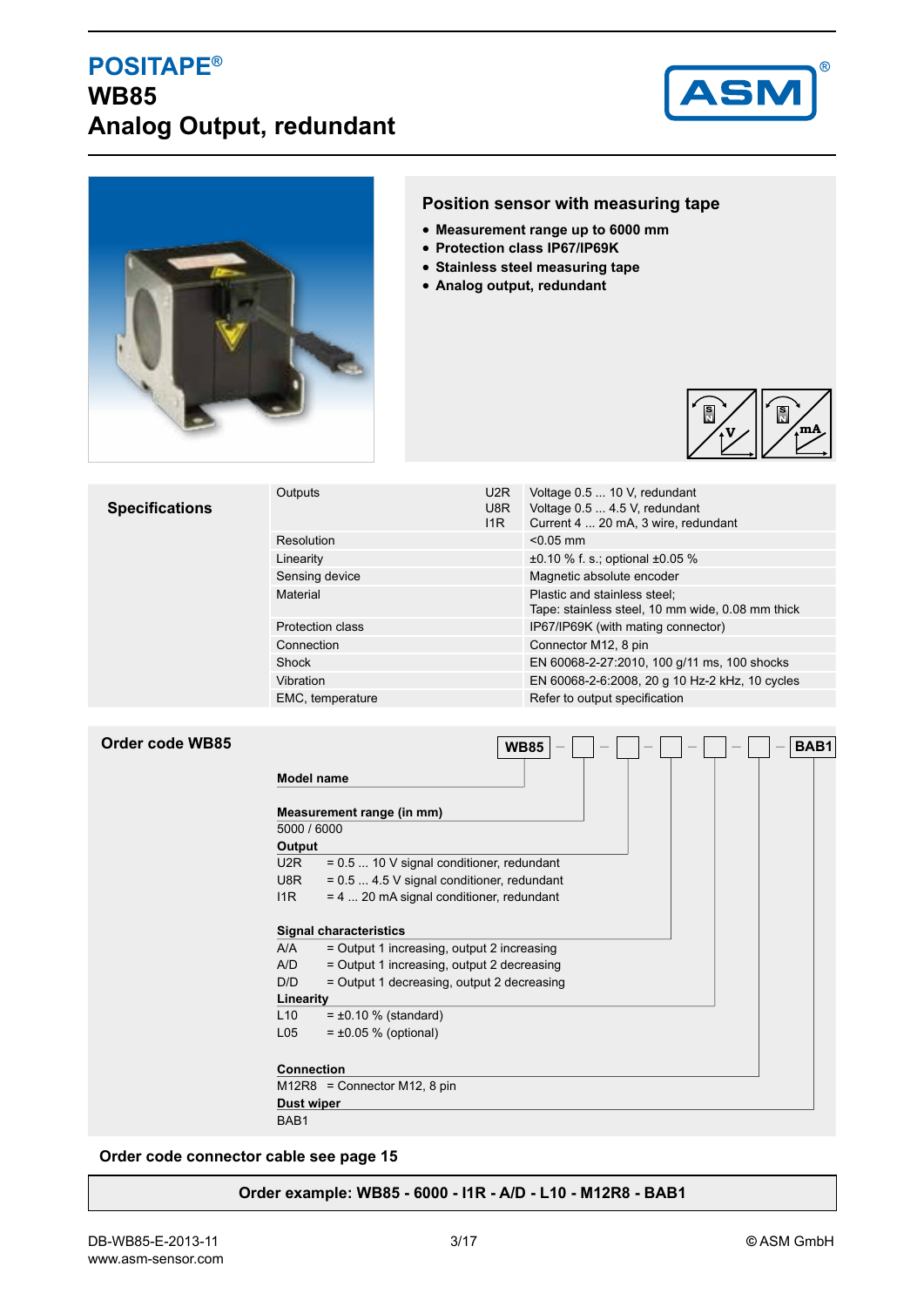## **POSITAPE® WB85 Digital output SSI**





### **Position sensor with measuring tape**

- **Measurement range up to 6000 mm**
- **Protection class IP67/IP69K**
- **Stainless steel measuring tape**
- **Digital output SSI**



#### **Specifications** Output Communication Communication Synchronous serial interface (SSI) Resolution 0.05 mm Linearity  $\pm 0.10$  % f.s; optional  $\pm 0.05$  % Sensing device **Magnetic absolute encoder** Magnetic absolute encoder Material Plastic and stainless steel; Tape: stainless steel, 10 mm wide, 0.08 mm thick Protection class IP67/IP69K (with mating connector) Connection Connection Connection Connection Connection Connection Connection Connection M12, 8 pin Shock EN 60068-2-27:2010, 100 g/11 ms, 100 shocks Vibration EN 60068-2-6:2008, 20 g 10 Hz-2 kHz, 10 cycles EMC, temperature **Refer to output specification**

| Order code WB85 | <b>WB85</b><br>BAB1                                 |
|-----------------|-----------------------------------------------------|
|                 | Model name                                          |
|                 | Measurement range (in mm)                           |
|                 | 6000                                                |
|                 | Resolution (in µm)                                  |
|                 | 50 (other resolutions on demand)                    |
|                 | Output                                              |
|                 | <b>MSSI</b><br>= SSI synchronous serial interface   |
|                 | Linearity                                           |
|                 | L10<br>$= \pm 0.10\%$                               |
|                 | L05<br>$= \pm 0.05\%$ (optional)                    |
|                 | <b>Connection</b>                                   |
|                 | $M12R8 =$ Connector M12, 8 pin<br><b>Dust wiper</b> |
|                 | BAB1                                                |

#### **Order code connector cable see page 15**

**Order example: WB85 - 6000 - 50 - MSSI - L10 - M12R8 - BAB1**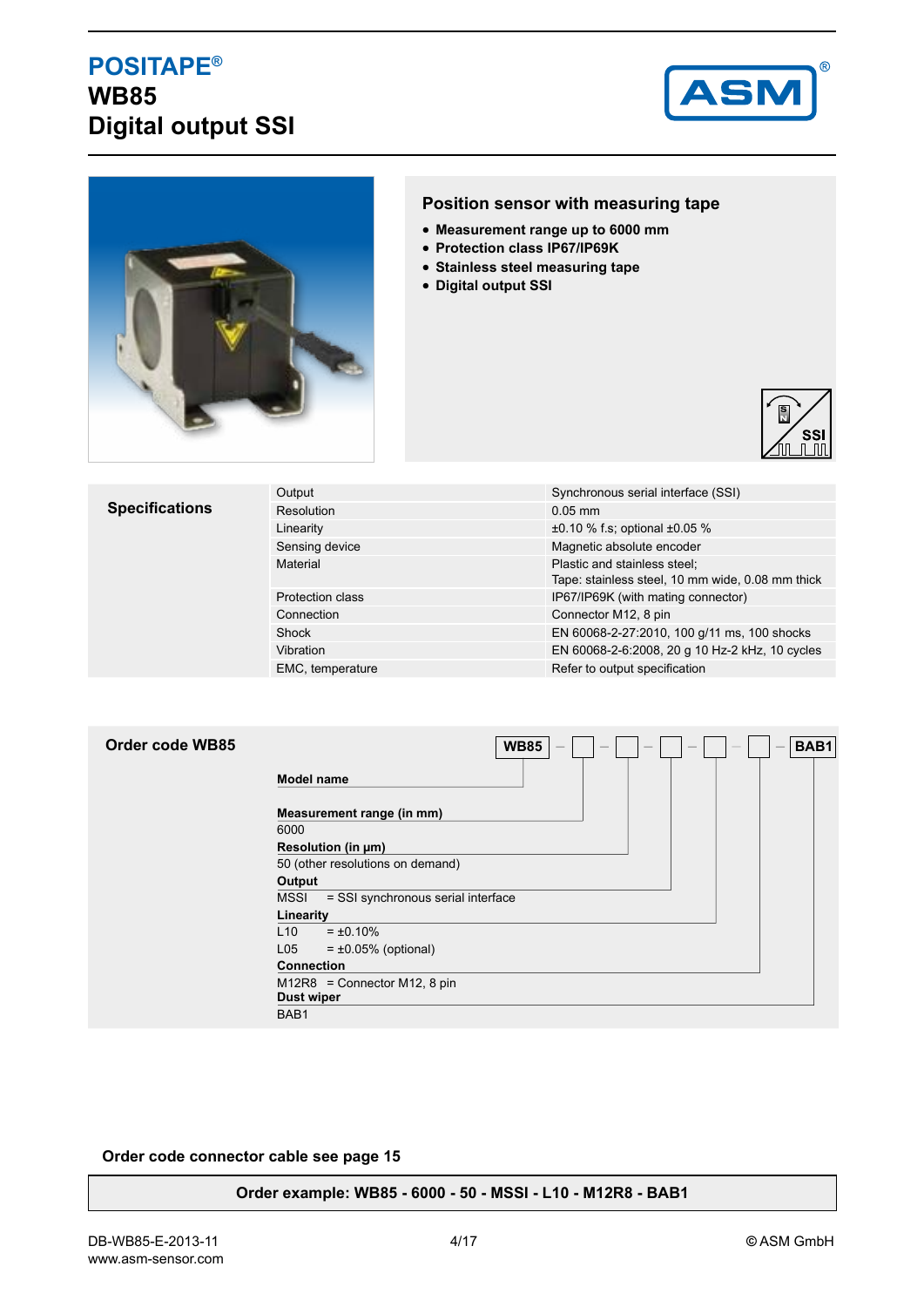## **POSITAPE® WB85 Digital output CANopen**





### **Position sensor with measuring tape**

- **Measurement range up to 6000 mm**
- **Protection class IP67/IP69K**
- **Stainless steel measuring tape**
- **Digital output CANopen or** 
	- **CAN SAE J1939**
- **Optional redundant CAN Bus (on demand)**



## **Specifications**

| Output                  | CANopen or<br><b>CAN SAE J1939</b>                                               |
|-------------------------|----------------------------------------------------------------------------------|
| Resolution              | setting via CAN Bus                                                              |
| Linearity               | $\pm 0.10$ % f.s.; optional $\pm 0.05$ %                                         |
| Sensing device          | Magnetic absolute encoder                                                        |
| Material                | Plastic and stainless steel;<br>Tape: stainless steel, 10 mm wide, 0.08 mm thick |
| <b>Protection class</b> | IP67/IP69K (with mating connector)                                               |
| Connection              | Connector M12, 5 pin                                                             |
| Shock                   | EN 60068-2-27:2010, 100 g/11 ms, 100 shocks                                      |
| Vibration               | EN 60068-2-6:2008, 20 g 10 Hz-2 kHz, 10 cycles                                   |
| EMC, temperature        | Refer to output specification                                                    |

 $WBB5$  –  $\Box$  –  $\Box$  –  $\Box$  – **BAB1** 

### **Bestellcode WB85**

| <b>Model name</b>         |  |  |  |  |  |
|---------------------------|--|--|--|--|--|
| Measurement range (in mm) |  |  |  |  |  |
|                           |  |  |  |  |  |
|                           |  |  |  |  |  |
| $=$ CANopen               |  |  |  |  |  |
| MCANJ1939 = CAN SAE J1939 |  |  |  |  |  |
|                           |  |  |  |  |  |
| $= 0.10%$                 |  |  |  |  |  |
| $= 0.05\%$ (optional)     |  |  |  |  |  |
| <b>Connection</b>         |  |  |  |  |  |
| = Connector M12, 5 pin    |  |  |  |  |  |
| <b>Dust wiper</b>         |  |  |  |  |  |
|                           |  |  |  |  |  |
|                           |  |  |  |  |  |

#### **Order code connector cable see page 16**

#### **Order example: WB85 - 6000 - MCANOP - L10 - M12/CAN - BAB1**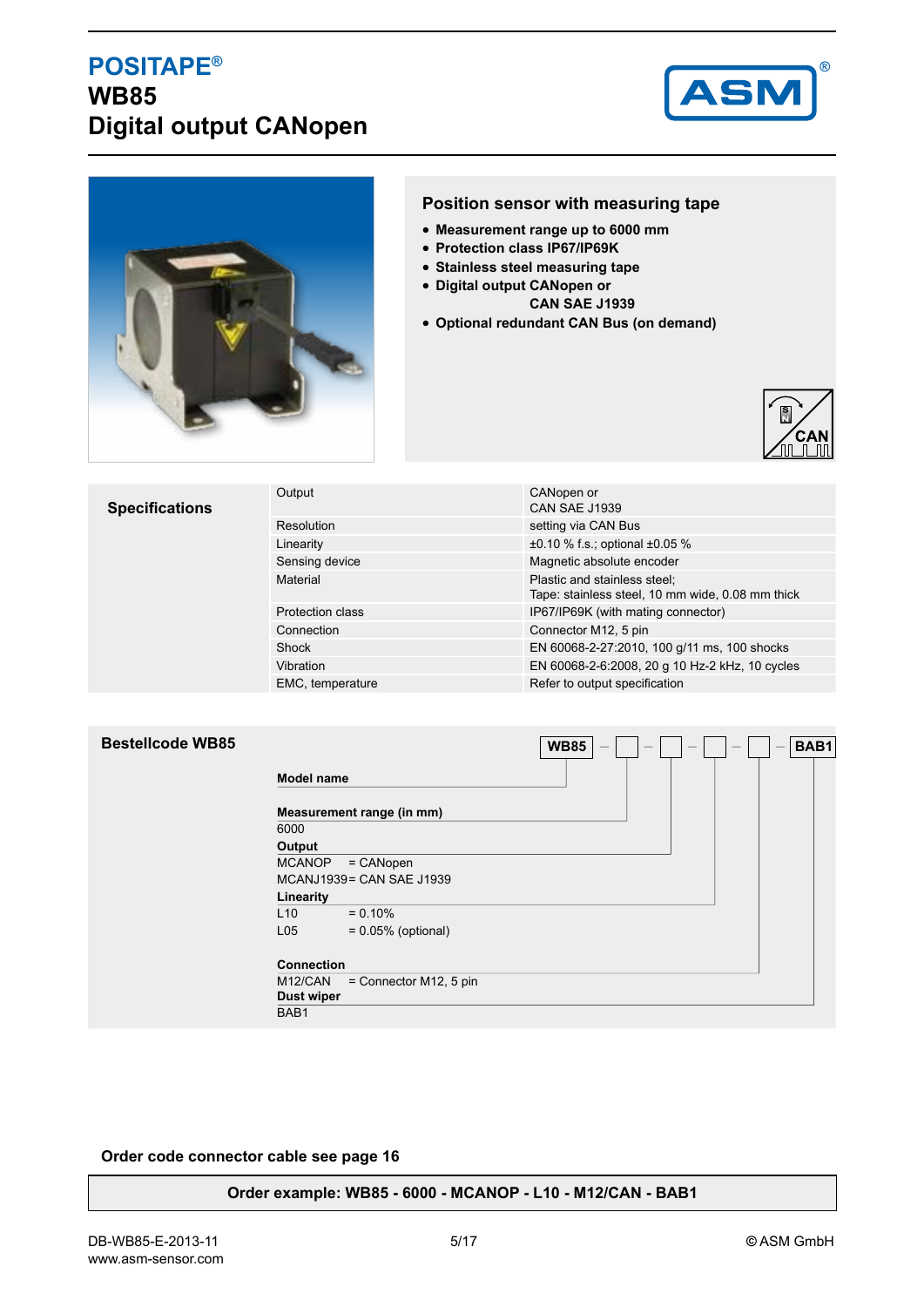## **POSITAPE® WB85 Analog or digital output**



## **Dimensions WB85**



Dimensions in mm [inch]

Dimensions informative only. For guaranteed dimensions consult factory.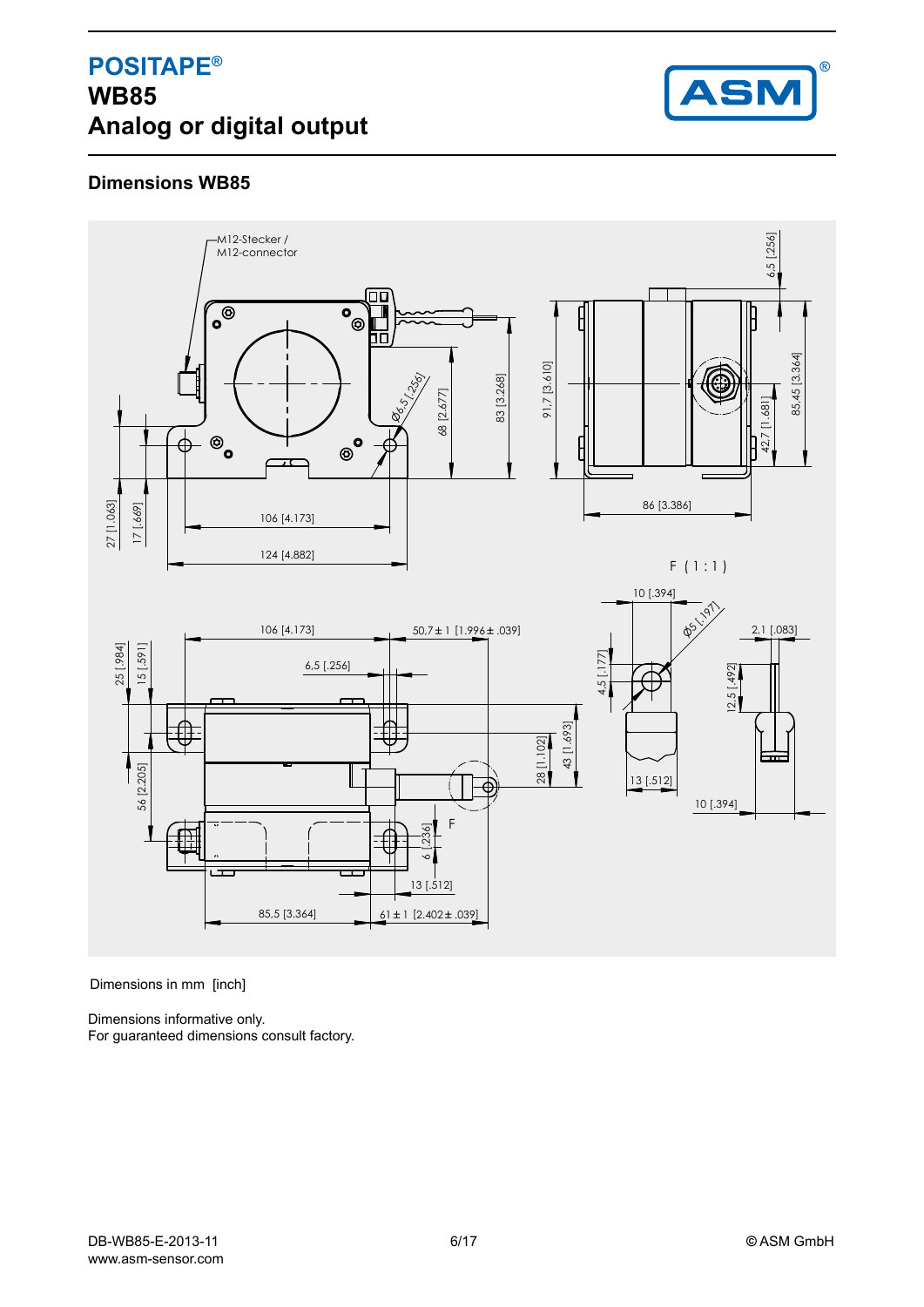# **POSITAPE® U2, U8 and I1 Analog output**



| U <sub>2</sub>                                     | <b>Excitation voltage</b> | 10  36 V DC                                                          |
|----------------------------------------------------|---------------------------|----------------------------------------------------------------------|
| Voltage output<br>0.510V                           | <b>Excitation current</b> | typ. 20 $mA$ at 24 $V$ DC<br>typ. 20 $mA$ at 24 $V$ DC<br>max. 60 mA |
|                                                    | Output voltage            | $0.510$ V DC                                                         |
| $\frac{S}{N}$                                      | Output current            | 2 mA max.                                                            |
|                                                    | Measuring rate            | 1 kHz standard                                                       |
|                                                    | Stability (temperature)   | ±50 x 10-6/°C f.s. (typical)                                         |
|                                                    | Protection                | Reverse polarity, short circuit                                      |
|                                                    | Operating temperature     | $-40$ +85 °C                                                         |
|                                                    | <b>EMC</b>                | EN 61326-1:2013                                                      |
|                                                    |                           |                                                                      |
|                                                    | <b>Excitation voltage</b> | 10  36 V DC                                                          |
| U8<br>Voltage output<br>$0.5$ 4.5 V                | <b>Excitation current</b> | typ. 17 $mA$ at 24 $V$ DC<br>typ. $32mA$ at $12 V$ DC<br>max. 60 mA  |
| $\frac{S}{N}$                                      | Output voltage            | $0.54.5$ VDC                                                         |
|                                                    | Output current            | 2 mA max.                                                            |
|                                                    | Measuring rate            | 1 kHz standard                                                       |
|                                                    | Stability (temperature)   | $\pm 50 \times 10^{-6}$ C f.s. (typical)                             |
|                                                    | Protection                | Reverse polarity, short circuit                                      |
|                                                    | Operating temperature     | $-40$ +85 °C                                                         |
|                                                    | <b>EMC</b>                | EN 61326-1:2013                                                      |
|                                                    |                           |                                                                      |
|                                                    | <b>Excitation voltage</b> | $1036$ V DC                                                          |
| $\mathsf{I}$<br>Current output<br>4  20 mA, 3 wire | <b>Excitation current</b> | typ. 36 $mA$ at 24 $V$ DC<br>typ. 70 mA at 12 V DC<br>max. 100 mA    |
|                                                    | Load $R_{i}$              | 500 $\Omega$ max.                                                    |
|                                                    | Output current            | $420$ mA                                                             |
| $\frac{S}{N}$                                      | Measuring rate            | 1 kHz standard                                                       |
|                                                    | Stability (temperature)   | $\pm 50 \times 10^{-6}$ C f.s. (typical)                             |
|                                                    | Protection                | Reverse polarity, short circuit                                      |
|                                                    | Operating temperature     | $-40$ +85 °C                                                         |
|                                                    | <b>EMC</b>                | EN 61326-1:2013                                                      |

### **Output signals**



| Excitation $+$ |                      |
|----------------|----------------------|
| Signal +       | U <sub>2</sub><br>U8 |
| <b>GND</b>     | 11                   |
|                |                      |

| Signal wiring/ | Output signal   | <b>Connector</b><br>pin | Cable wire<br>color | View to sensor<br>connector    |
|----------------|-----------------|-------------------------|---------------------|--------------------------------|
| connection     | Excitation +    |                         | brown               |                                |
|                | Signal          | ົ                       | white               |                                |
|                | <b>GND</b>      | 3                       | blue                | O                              |
|                | Do not connect! | 4                       | black               | $\circ$ 5<br>$\sim$<br>$\circ$ |
|                | Do not connect! | 5                       | (grey)              |                                |

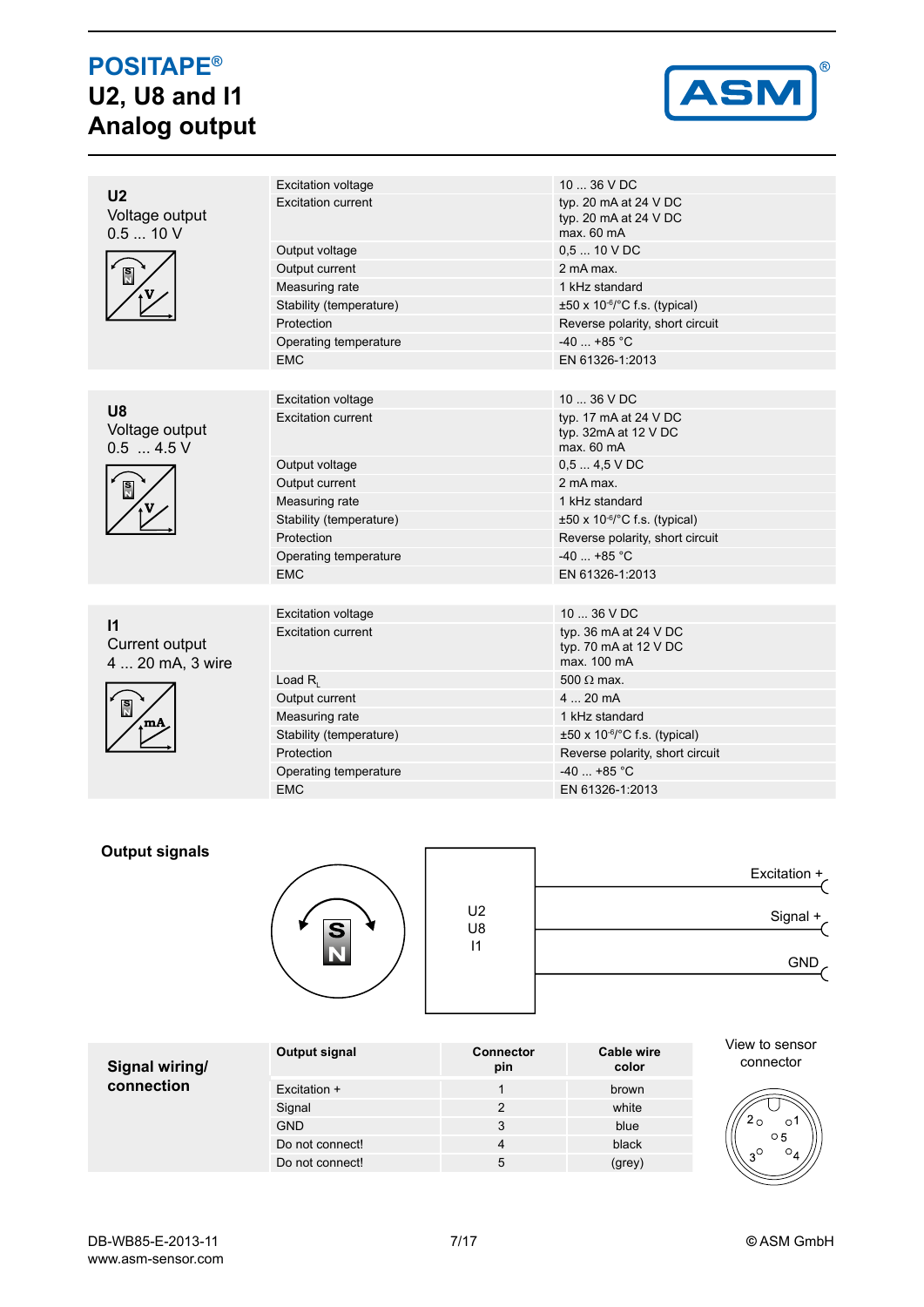## **POSITAPE® U2/PMU, U8/PMU and I1/PMU Analog output, programmable**



|                          | <b>Excitation voltage</b> | $1036$ VDC                                                  |
|--------------------------|---------------------------|-------------------------------------------------------------|
| U2/PMU<br>Voltage output | <b>Excitation current</b> | typ. 20 mA at 24 V DC, typ. 38 mA at 12 V DC<br>max.60 mA   |
| 0.510V                   | Output voltage            | $0,510$ V DC                                                |
|                          | Output current            | 2 mA max.                                                   |
| $\frac{S}{N}$            | Measuring rate            | 1 kHz standard                                              |
|                          | Stability (temperature)   | $\pm 50 \times 10^{-6}$ C f.s. (typical)                    |
|                          | Protection                | Reverse polarity, short circuit                             |
|                          | Operating temperature     | $-40+85$ °C                                                 |
|                          | <b>EMC</b>                | EN 61326-1:2013                                             |
|                          |                           |                                                             |
| U8/PMU                   | <b>Excitation voltage</b> | $1036$ V DC                                                 |
| Voltage output           | <b>Excitation current</b> | typ. 17 mA at 24 V DC, typ. 32 mA at 12 V DC<br>max. 60 mA  |
| $0.5 - 4.5$ V            | Output voltage            | $0.54.5$ VDC                                                |
|                          | Output current            | 2 mA max.                                                   |
| $\frac{S}{N}$            | Measuring rate            | 1 kHz standard                                              |
|                          | Stability (temperature)   | $\pm 50 \times 10^{-6}$ °C f.s. (typical)                   |
|                          | Protection                | Reverse polarity, short circuit                             |
|                          | Operating temperature     | $-40$ +85 °C                                                |
|                          | <b>EMC</b>                | EN 61326-1:2013                                             |
|                          |                           |                                                             |
| 11/PMU                   | <b>Excitation voltage</b> | 10  36 V DC                                                 |
| Current output           | <b>Excitation current</b> | typ. 36 mA at 24 V DC, typ. 70 mA at 12 V DC<br>max. 100 mA |
| 4  20 mA, 3 wire         | Load $R_{i}$              | 500 $\Omega$ max.                                           |
|                          | Output current            | 420mA                                                       |
| $\frac{S}{N}$            | Measuring rate            | 1 kHz standard                                              |
|                          | Stability (temperature)   | $\pm 50 \times 10^{-6}$ C f.s. (typical)                    |
|                          | Protection                | Reverse polarity, short circuit                             |
|                          | Operating temperature     | $-40$ +85 °C                                                |
|                          | <b>EMC</b>                | EN 61326-1:2013                                             |

#### **Output signals**



|                  | Excitation + |
|------------------|--------------|
| U2/PMU<br>U8/PMU | Signal +     |
| <b>I1/PMU</b>    | <b>GND</b>   |
|                  | SPAN/ZERO    |

| Signal wiring/ | Signal          | <b>Connector</b><br>pin | Cable wire<br>color | View to sensor<br>connector |
|----------------|-----------------|-------------------------|---------------------|-----------------------------|
| connection     | Excitation +    |                         | brown               |                             |
|                | Signal          |                         | white               |                             |
|                | <b>GND</b>      |                         | blue                | $\circ$ 5<br>$\Omega$<br>O. |
|                | Do not connect! | Λ                       | black               |                             |
|                | SPAN/ZERO       | 5                       | grey                |                             |

#### **Option -PMU**

### **Programming of the start and end value by the customer**

Teach-In of start and end value for the options U2/PMU, I1/PMU, U8/PMU is provided by a binary signal SPAN/ZERO. At the start position connect signal SPAN/ZERO for a period of 2 … 3 seconds to GND via push button. At the end position connect signal SPAN/ZERO for a period of 5 … 6 seconds to GND via a push button. The teached positions will be stored non-volatile.

To reset the sensor to factory default signal ZERO/END must be connected to ground while powering up the sensor for 2 … 3 seconds.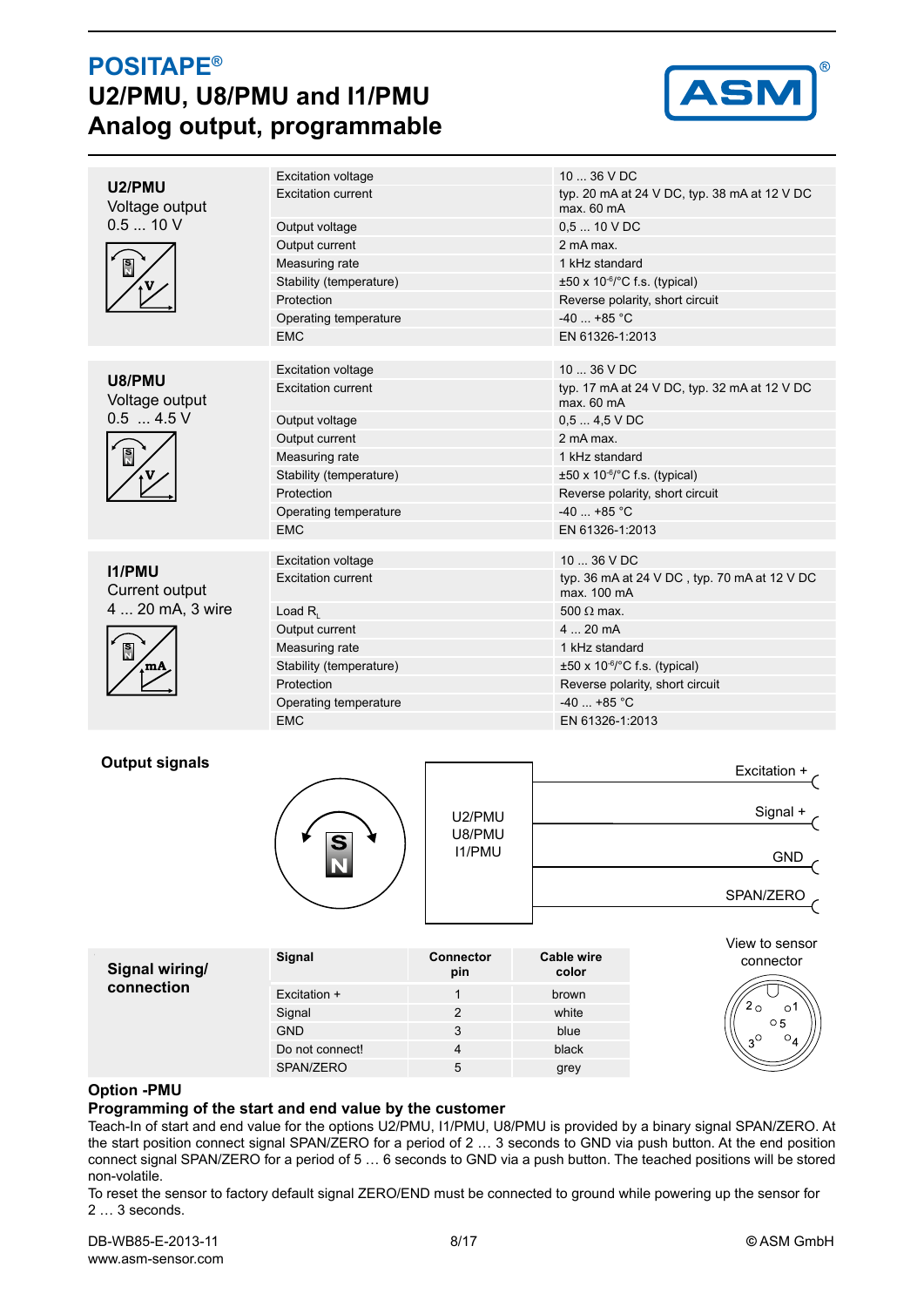# **POSITAPE® U2R, U8R and I1R Analog output, redundant**



|                                              | <b>Excitation voltage</b> | 10  36 V DC                                                               |
|----------------------------------------------|---------------------------|---------------------------------------------------------------------------|
| U <sub>2</sub> R<br>Voltage output<br>0.510V | <b>Excitation current</b> | typ. 22 mA at 24 V DC<br>typ. 43mA at 12 V DC<br>max. 60 mA per channel   |
|                                              | Output voltage            | $0.510$ V DC                                                              |
| $\frac{1}{\sqrt{2}}$                         | Output current            | 2 mA max.                                                                 |
|                                              | Measuring rate            | 1 kHz standard                                                            |
|                                              | Stability (temperature)   | $\pm 50 \times 10^{-6}$ C f.s. (typical)                                  |
|                                              | Protection                | Reverse polarity, short circuit                                           |
|                                              | Operating temperature     | $-40$ +85 °C                                                              |
|                                              | <b>EMC</b>                | EN 61326-1:2013                                                           |
|                                              |                           |                                                                           |
| U8R                                          | <b>Excitation voltage</b> | 10  36 V DC                                                               |
| Voltage output<br>$0.5$ 4,5 V                | <b>Excitation current</b> | typ. 20mA at 24 V DC<br>typ. 38mA at 12 V DC<br>max. 60 mA per channel    |
|                                              | Output voltage            | $0,54,5$ VDC                                                              |
| $\frac{S}{N}$                                | Output current            | 2 mA max.                                                                 |
|                                              | Measuring rate            | 1 kHz standard                                                            |
|                                              | Stability (temperature)   | $\pm 50 \times 10^{-6}$ C f.s. (typical)                                  |
|                                              | Protection                | Reverse polarity, short circuit                                           |
|                                              | Operating temperature     | $-40$ +85 °C                                                              |
|                                              | <b>EMC</b>                | EN 61326-1:2013                                                           |
|                                              |                           |                                                                           |
| 11R                                          | <b>Excitation voltage</b> | 10  36 V DC                                                               |
| Current output<br>4  20 mA, 3 wire           | <b>Excitation current</b> | typ. 39 mA at 24 V DC<br>typ. 76 mA at 12 V DC<br>max. 100 mA per channel |
|                                              | Load $R_i$                | $500 \Omega$ max.                                                         |
|                                              | Output current            | 420mA                                                                     |
|                                              | Measuring rate            | 1 kHz standard                                                            |
|                                              | Stability (temperature)   | $\pm 50 \times 10^{-6}$ C f.s. (typical)                                  |
|                                              | Protection                | Reverse polarity, short circuit                                           |
|                                              | Operating temperature     | $-40$ +85 °C                                                              |
|                                              | <b>EMC</b>                | EN 61326-1:2013                                                           |
|                                              |                           |                                                                           |

### **Output signals**



|                  | Excitation + |
|------------------|--------------|
|                  | Signal +     |
| U <sub>2</sub> R | <b>GND</b>   |
| U8R              | (SPAN/ZERO)  |
| l1R              | Excitation + |
|                  | Signal +     |
|                  | <b>GND</b>   |
|                  | (SPAN/ZERO)  |
|                  |              |

| Signal wiring/ | Channel        | Signal          | <b>Connector</b><br>Pin | Cable wire<br>color | View to sensor<br>connector       |
|----------------|----------------|-----------------|-------------------------|---------------------|-----------------------------------|
| connection     |                | Excitation +    |                         | white               |                                   |
|                |                | Signal          | 2                       | brown               | 20<br>О                           |
|                |                | <b>GND</b>      | 3                       | green               | $_{\circ}^8$<br>130<br>$\circ$ 7  |
|                |                | Do not connect! | 4                       | yellow              | $\circ$ <sub>6</sub><br>$4^\circ$ |
|                | $\overline{2}$ | Excitation +    | 5                       | grey                | $\frac{6}{5}$                     |
|                | $\overline{2}$ | Signal          | 6                       | pink                |                                   |
|                | $\overline{2}$ | <b>GND</b>      | 7                       | blue                |                                   |
|                | $\overline{2}$ | Do not connect! | 8                       | red                 |                                   |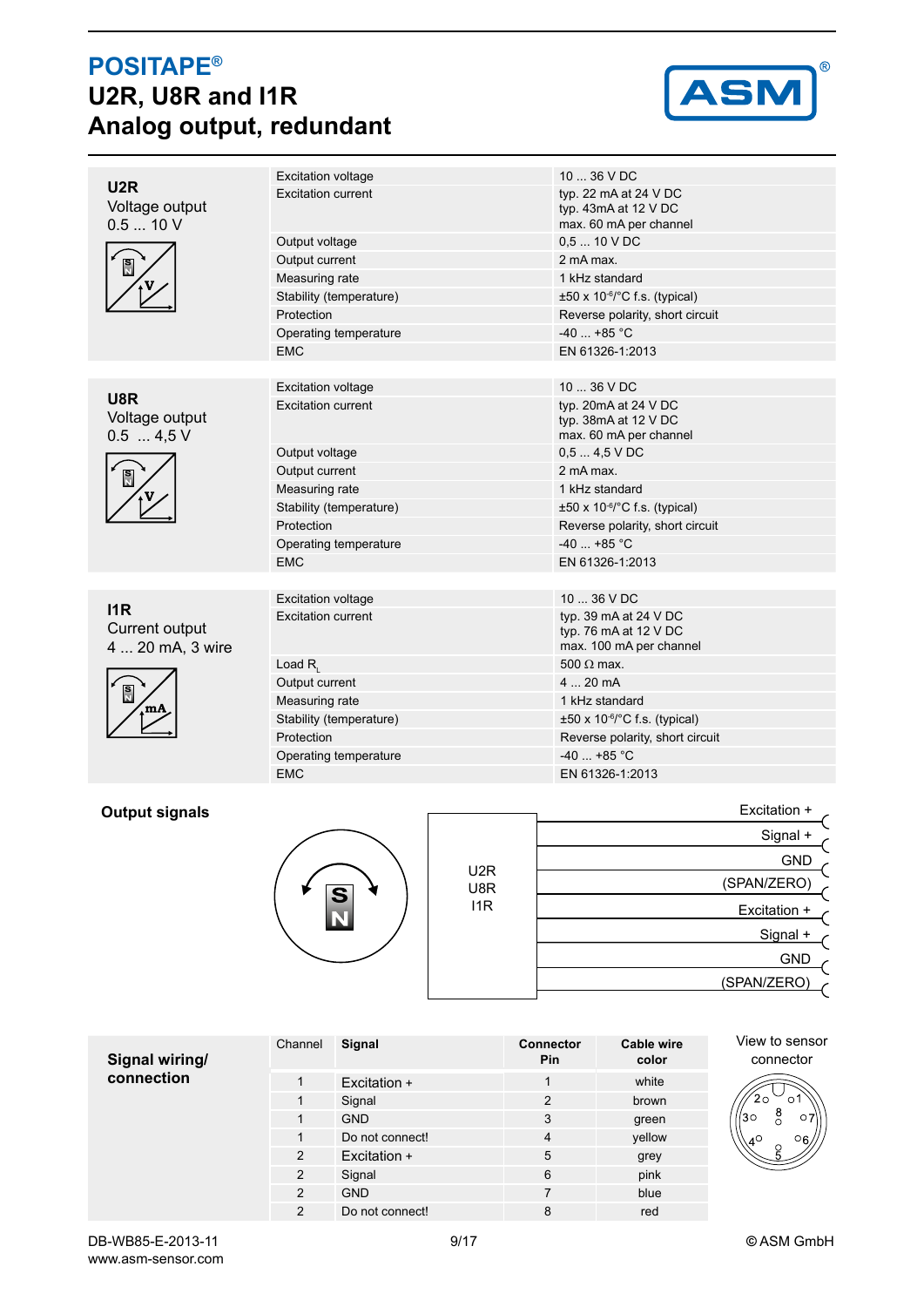# **POSITAPE® MSSI Digital output SSI**



|                        | Interface                           |                                                                          |                   | <b>EIA RS-422</b>                                           |
|------------------------|-------------------------------------|--------------------------------------------------------------------------|-------------------|-------------------------------------------------------------|
| <b>MSSI</b>            | <b>Excitation voltage</b>           |                                                                          |                   | 8  36 V DC                                                  |
| Synchronous serial SSI | <b>Excitation current</b>           |                                                                          |                   | typ. 19 mA at 24 V DC                                       |
|                        |                                     |                                                                          |                   | typ. 35 mA at 12 V DC<br>max. 80 mA                         |
| $\frac{S}{N}$          |                                     |                                                                          |                   | 100 kHz  500 kHz                                            |
| <b>SSI</b>             | Clock frequency<br>Code             |                                                                          |                   |                                                             |
|                        |                                     | Delay between pulse trains                                               |                   | Gray-Code, continuous progression                           |
|                        |                                     |                                                                          |                   | $20 \mu s$ min.                                             |
|                        | Stability (temperature)             |                                                                          |                   | $\pm 50 \times 10^{-6}$ / °C f.s. (typical)<br>$-40$ +85 °C |
|                        | Operating temperature<br>Protection |                                                                          |                   |                                                             |
|                        | <b>EMC</b>                          |                                                                          |                   | Short circuit<br>EN 61326-1:2013                            |
|                        |                                     |                                                                          |                   |                                                             |
|                        |                                     |                                                                          |                   |                                                             |
| <b>Data format</b>     | CLOCK +                             |                                                                          | 10                | 12 13 14 15 16 17 18 19 20 21 22 23 24 25                   |
| (train of 26 pulses)   |                                     |                                                                          |                   |                                                             |
|                        | $\geq$ 0,5 µs                       | $T = 1$ to 10 $\mu$ s                                                    |                   | $12 \cdot 30 \mu s$                                         |
|                        |                                     |                                                                          | $25 \times T$     |                                                             |
|                        | DATA +                              |                                                                          |                   |                                                             |
|                        |                                     | b23b22b21b20b19b18b17b16b15b14b13b12b11b10b09b08b07b06b05b04b03b02b01b00 |                   |                                                             |
|                        |                                     |                                                                          |                   | '0"                                                         |
|                        |                                     |                                                                          |                   |                                                             |
| Recommended            |                                     |                                                                          |                   |                                                             |
| processing circuit     | <b>DATA</b>                         |                                                                          |                   |                                                             |
|                        | $Z_0$<br>$z_0$<br><b>RS422</b>      |                                                                          |                   |                                                             |
|                        |                                     | <b>DATA</b>                                                              |                   |                                                             |
|                        |                                     |                                                                          |                   |                                                             |
|                        |                                     |                                                                          |                   |                                                             |
|                        |                                     |                                                                          | <b>CLOCK</b>      |                                                             |
|                        |                                     | $z_0$                                                                    |                   | $z_0$                                                       |
|                        |                                     |                                                                          | <b>RS422</b>      |                                                             |
|                        |                                     |                                                                          | <b>CLOCK</b>      |                                                             |
|                        |                                     |                                                                          |                   |                                                             |
|                        | <b>Cable length</b>                 |                                                                          | <b>Baud rate</b>  | Note:                                                       |
| <b>Transmission</b>    | 50 <sub>m</sub>                     |                                                                          | 100-400 kHz       | Extension of the cable length will reduce                   |
| rate                   | 100 <sub>m</sub>                    |                                                                          | 100-300 kHz       | the maximum transmission rate.                              |
|                        |                                     |                                                                          |                   |                                                             |
|                        | Signal                              | Connector                                                                | <b>Cable wire</b> | View to sensor                                              |
| Signal wiring/         |                                     | Pin                                                                      | color             | connector                                                   |
| <b>Connection</b>      | Excitation +                        | $\mathbf{1}$                                                             | white             |                                                             |
|                        | <b>Excitation GND</b>               | $\overline{\mathbf{c}}$                                                  | brown             |                                                             |
|                        | <b>CLOCK</b>                        | 3                                                                        | green             | 20<br>$\circ$ 1<br>$_{\circ}^8$                             |
|                        | <b>CLOCK</b>                        | 4                                                                        | yellow            | 30 <sup>o</sup><br>$\circ$ 7                                |
|                        | <b>DATA</b>                         | $\mathbf 5$                                                              | grey              | $\circ$ <sub>6</sub><br>лO                                  |
|                        | <b>DATA</b>                         | 6                                                                        | pink              |                                                             |
|                        |                                     |                                                                          |                   |                                                             |

− 7 blu − **8** red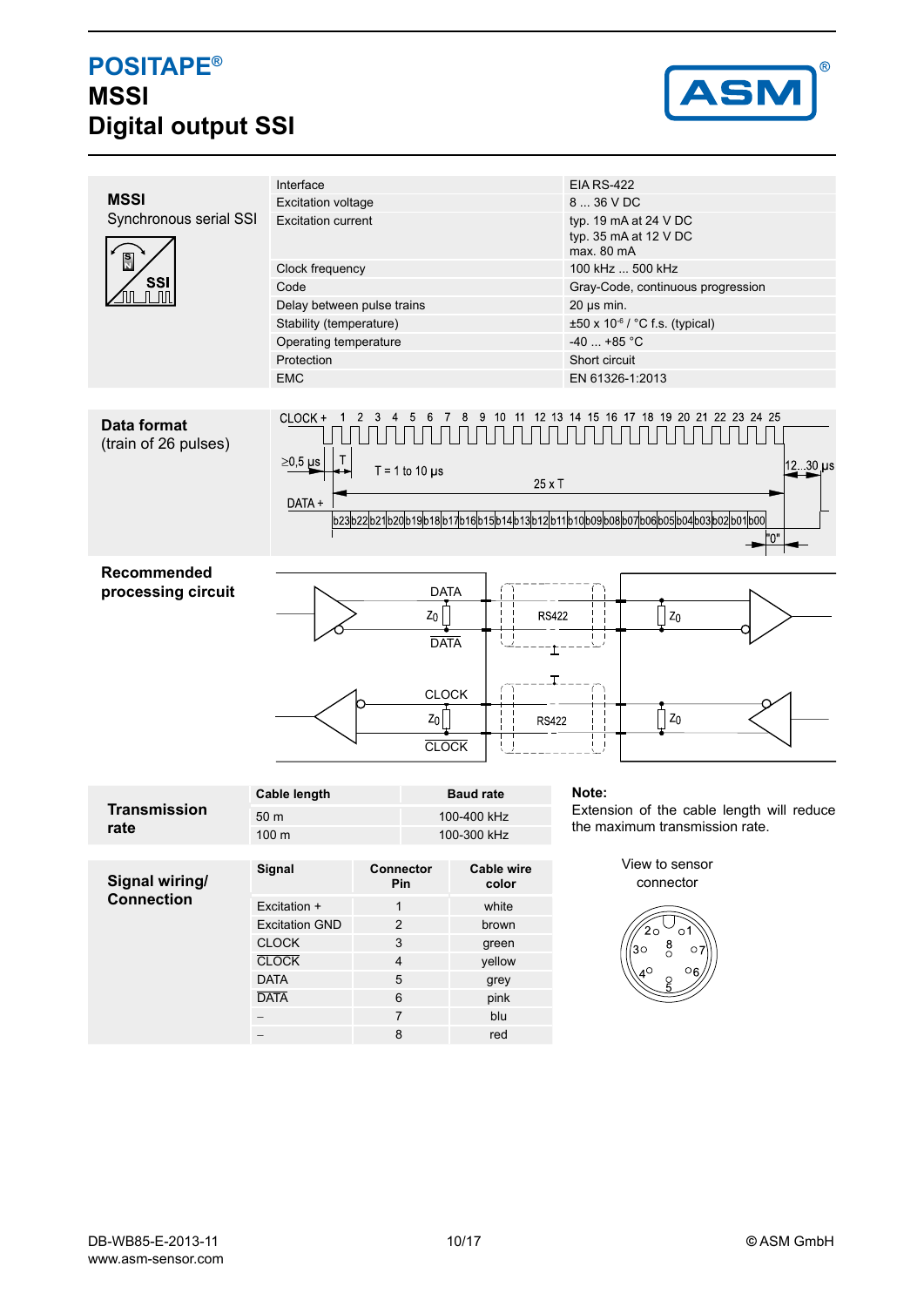# **POSITAPE® MCANOP Digital output CANopen**



|                       | Communication profile               |                      | CANopen CiA 301 V 4.02, Slave                                 |
|-----------------------|-------------------------------------|----------------------|---------------------------------------------------------------|
| <b>MCANOP</b>         | Encoder profile                     |                      | Encoder CiA 406 V 3.2                                         |
| CANopen               | <b>Error Control</b>                |                      | Node Guarding, Heartbeat, Emergency Message                   |
|                       | Node ID                             |                      | Adjustable via LSS; default: 127                              |
| $\frac{S}{N}$         | <b>PDO</b>                          |                      | 3 TxPDO, 0 RxPDO, no linking, static mapping                  |
| CAN                   | PDO Modes                           |                      | Event-/Time triggered, Remote-request,<br>Sync cyclic/acyclic |
|                       | <b>SDO</b>                          |                      | 1 server, 0 client                                            |
|                       | CAM                                 |                      | 2 cams                                                        |
|                       | Certified                           |                      | Yes                                                           |
|                       | <b>Transmission rates</b>           |                      | 50 kbit to 1 Mbit, adjustable via LSS;<br>default: 125 kbit   |
|                       | <b>Bus connection</b>               |                      | M12 connector, 5 pins                                         |
|                       | Integrated bus terminating resistor |                      | 120 $\Omega$ adjustable by the customer                       |
|                       | Bus, galvanic isolated              |                      | <b>No</b>                                                     |
|                       |                                     |                      |                                                               |
| <b>Specifications</b> | <b>Excitation voltage</b>           |                      | 8  36 V DC                                                    |
|                       | <b>Excitation current</b>           |                      | typ. 20 mA at 24 V DC<br>typ. 40 mA at 12 V DC<br>max. 80 mA  |
|                       | Measuring rate                      |                      | 1 kHz (asynchronous)                                          |
|                       | Stability (temperature)             |                      | ±50 x 10-6 / °C f.s.                                          |
|                       | Repeatability                       |                      | 1 LSB                                                         |
|                       | Operating temperature               |                      | $-40$ $+85$ °C                                                |
|                       | Protection                          |                      | Reverse polarity, short circuit                               |
|                       | Dielectric strength                 |                      | 1 kV (V AC, 50 Hz, 1 min.)                                    |
|                       | <b>EMC</b>                          |                      | EN 61326-1:2013                                               |
|                       | Signal                              | <b>Connector pin</b> | View to sensor                                                |
| Signal wiring /       | Shield                              | $\mathbf{1}$         | connector                                                     |
| connection            | Excitation +                        | $\overline{2}$       |                                                               |
|                       | <b>GND</b>                          | 3                    |                                                               |
|                       | CAN-H                               | 4                    | 2 0<br>் 1                                                    |
|                       | CAN-L                               | 5                    | $\circ$ 5                                                     |
|                       |                                     |                      | $\circ_4$                                                     |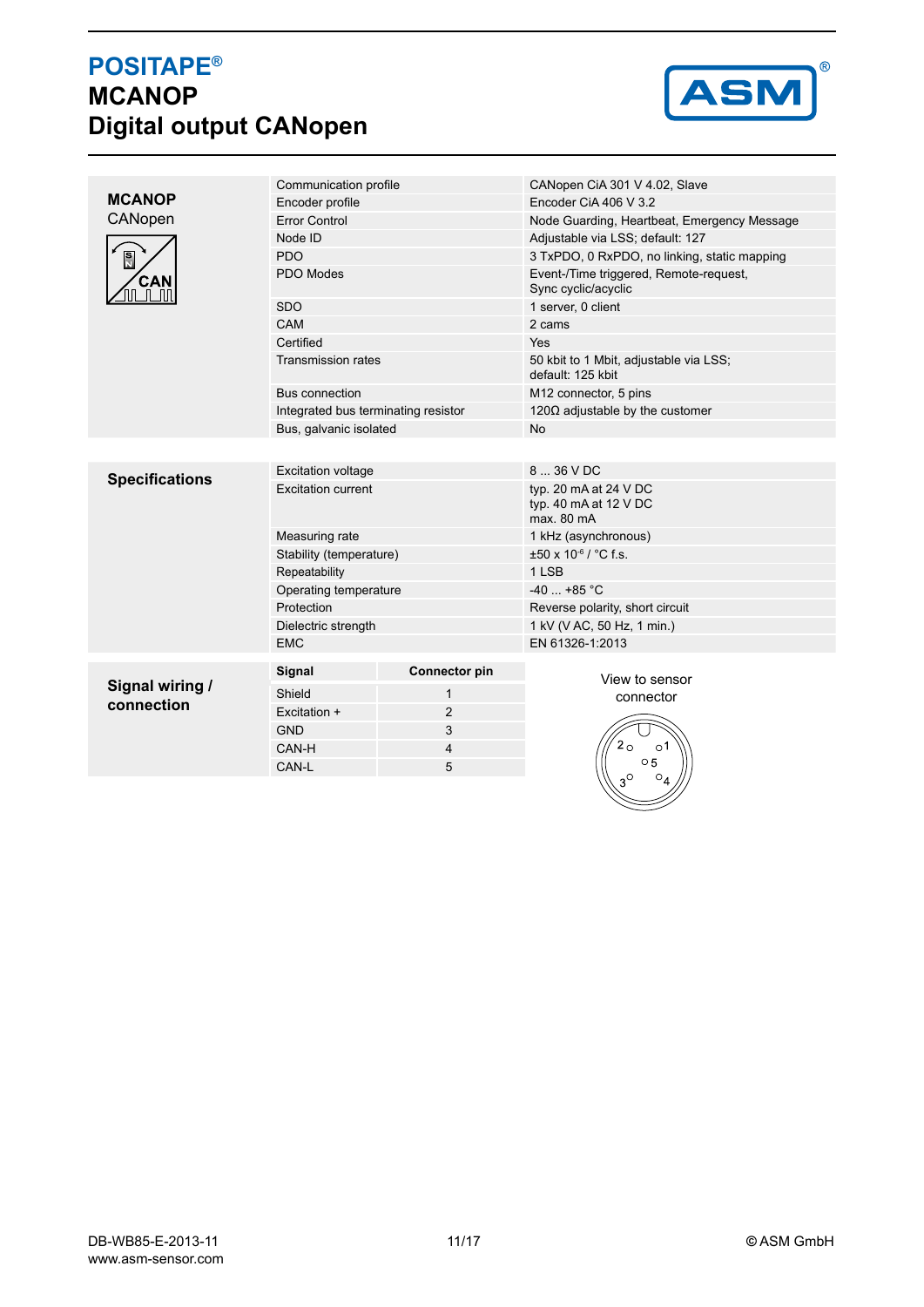# **POSITAPE® MCANJ1939 Digital output CAN SAE J1939**



| MCANJ1939              | CAN specification                      | ISO 11898, Basic and Full CAN 2.0 B                          |                                                                               |  |
|------------------------|----------------------------------------|--------------------------------------------------------------|-------------------------------------------------------------------------------|--|
| <b>CAN SAE J1939</b>   | Transceiver                            | 24V-compliant, not isolated                                  |                                                                               |  |
|                        | Communication profile                  | <b>SAE J1939</b>                                             |                                                                               |  |
| $\frac{1}{2}$          | Baud rate                              | 250 kbit/s                                                   |                                                                               |  |
| CAN                    | Integrated bus terminating<br>resistor | 120 $\Omega$ adjustable by the customer                      |                                                                               |  |
|                        | <b>Address</b>                         | Default 247d, configurable                                   |                                                                               |  |
|                        | Arbitrary address capable              | $\mathbf{1}$                                                 | Yes                                                                           |  |
| <b>NAME Fields</b>     | Industry group                         | 0                                                            | Global                                                                        |  |
|                        | Vehicle system                         | 7Fh (127d)                                                   | Non specific                                                                  |  |
|                        | Vehicle system instance                | 0                                                            |                                                                               |  |
|                        | <b>Function</b>                        | FFh (255d)                                                   | Non specific                                                                  |  |
|                        | <b>Function instance</b>               | 0                                                            |                                                                               |  |
|                        | <b>ECU</b> instance                    | $\overline{0}$                                               |                                                                               |  |
|                        | Manufacturer                           | 145h (325d)                                                  | Manufacturer ID                                                               |  |
|                        | Identity number                        | <b>Onnn</b>                                                  | Serial number 21 bit                                                          |  |
|                        |                                        |                                                              |                                                                               |  |
| <b>Parameter Group</b> | Configuration data                     | PGN EF00h                                                    | Proprietary-A<br>(PDU1 peer-to-peer)                                          |  |
| <b>Numbers (PGN)</b>   | Process data                           | <b>PGN FFnnh</b>                                             | Proprietary-B<br>(PDU2 broadcast);<br>nn Group Extension (PS)<br>configurable |  |
|                        |                                        |                                                              |                                                                               |  |
|                        | <b>Excitation voltage</b>              | 8  36 V DC                                                   |                                                                               |  |
| <b>Specifications</b>  | <b>Excitation current</b>              | typ. 20 mA at 24 V DC<br>typ. 40 mA at 12 V DC<br>max. 80 mA |                                                                               |  |
|                        | Measuring rate                         | 1 kHz (asynchronous)                                         |                                                                               |  |
|                        | Stability (temperature)                | ±50 x 10-6 / °C f.s.                                         |                                                                               |  |
|                        | Repeatability                          | 1 LSB                                                        |                                                                               |  |
|                        | Operating temperature                  | $-20$ $+105$ °C                                              |                                                                               |  |
|                        | Protection                             | Reverse polarity, short circuit                              |                                                                               |  |
|                        | Dielectric strength                    | 1 kV (V AC, 50 Hz, 1 min.)                                   |                                                                               |  |
|                        | <b>EMC</b>                             | EN 61326-1:2013                                              |                                                                               |  |
|                        |                                        |                                                              |                                                                               |  |
|                        |                                        | View to sensor                                               |                                                                               |  |

|                 | Signal name  | Connector pin no. |
|-----------------|--------------|-------------------|
| Signal wiring / | Shield       |                   |
| connection      | Excitation + |                   |
|                 | <b>GND</b>   | 3                 |
|                 | CAN-H        | 4                 |
|                 | CAN-L        | 5                 |

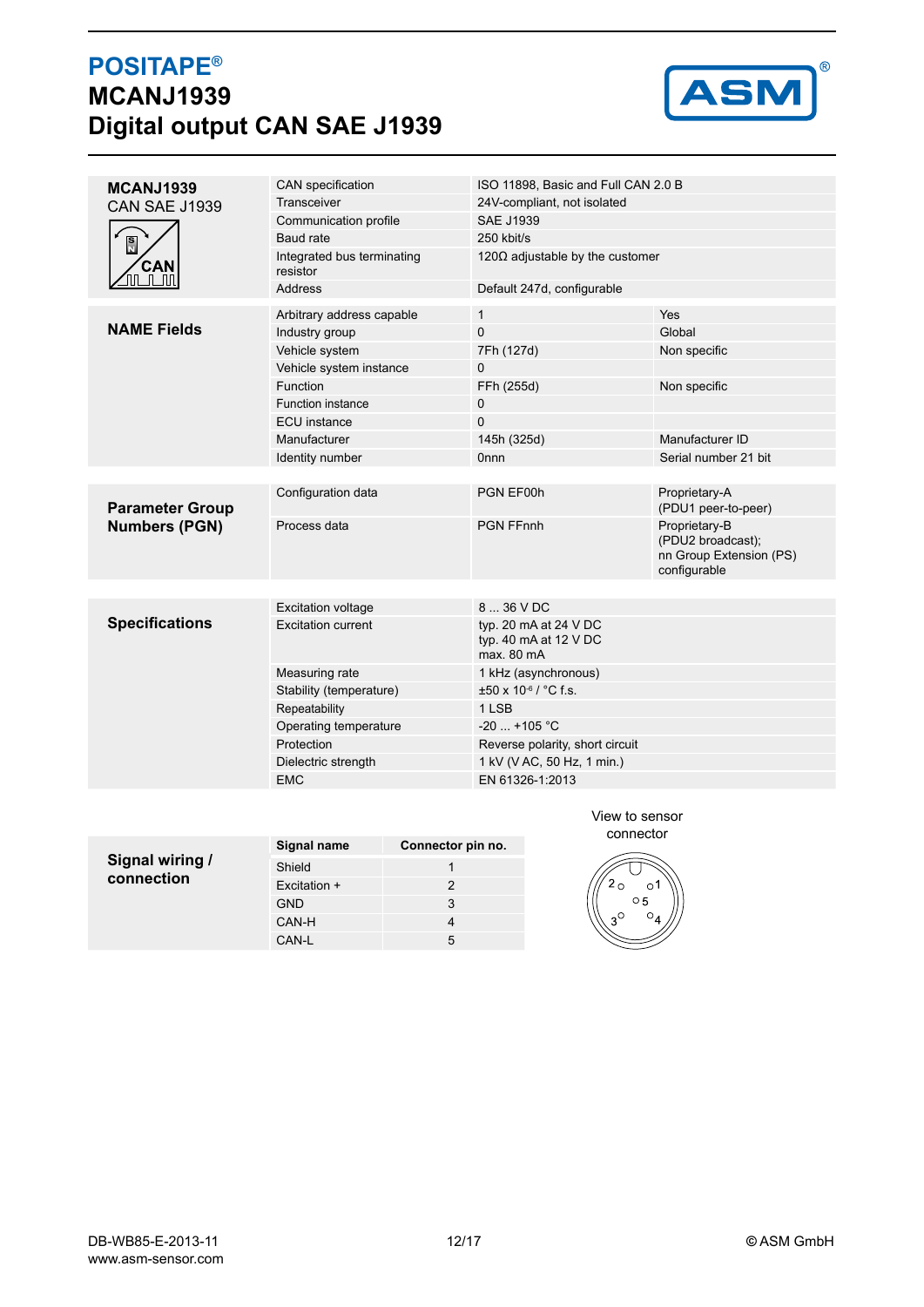#### **POSITAPE®** S **Accessories ConnectorsConnector cable** The 4-lead shielded cable is supplied with a mating 4-pin 90° M12 connector at one end 4331 4 pin M12 and 4 wires at the other end. Available lengths 31 [1.22 are 2, 5 and 10 m. Wire: cross sectional area Suitable for 5-pin  $0.34 \text{ mm}^2$ . sensor connectors Order code: 26,5 [1.043] **KAB - XM - M12/4F/W - LITZE**  $12 [472]$ **KAB - XM - M12/4F/W/69K - LITZE** IP69K: Length in m **Connector cable** The 4-lead shielded cable is supplied with a  $1,5$  [.06] mating 4-pin M12 connector at one end and 4 pin M12 4 wires at the other end. Available lengths  $\frac{614,5}{571}$ <br>M12 x1 are 2, 5 and 10 m. Wire: cross sectional area Suitable for 5-pin  $0.34 \; \text{mm}^2.$ sensor connectors Order code:  $12$ 30 [1.181]  $1.4721$ 43 [1.693] ٠Ļ. **KAB - XM - M12/4F/G - LITZE KAB - XM - M12/4F/G/69K - LITZE** IP69K: Length in m **Connector pin / cable color Signal wiring** 1 2 3 4 **M12, 4 pin** brown white blue blue blue black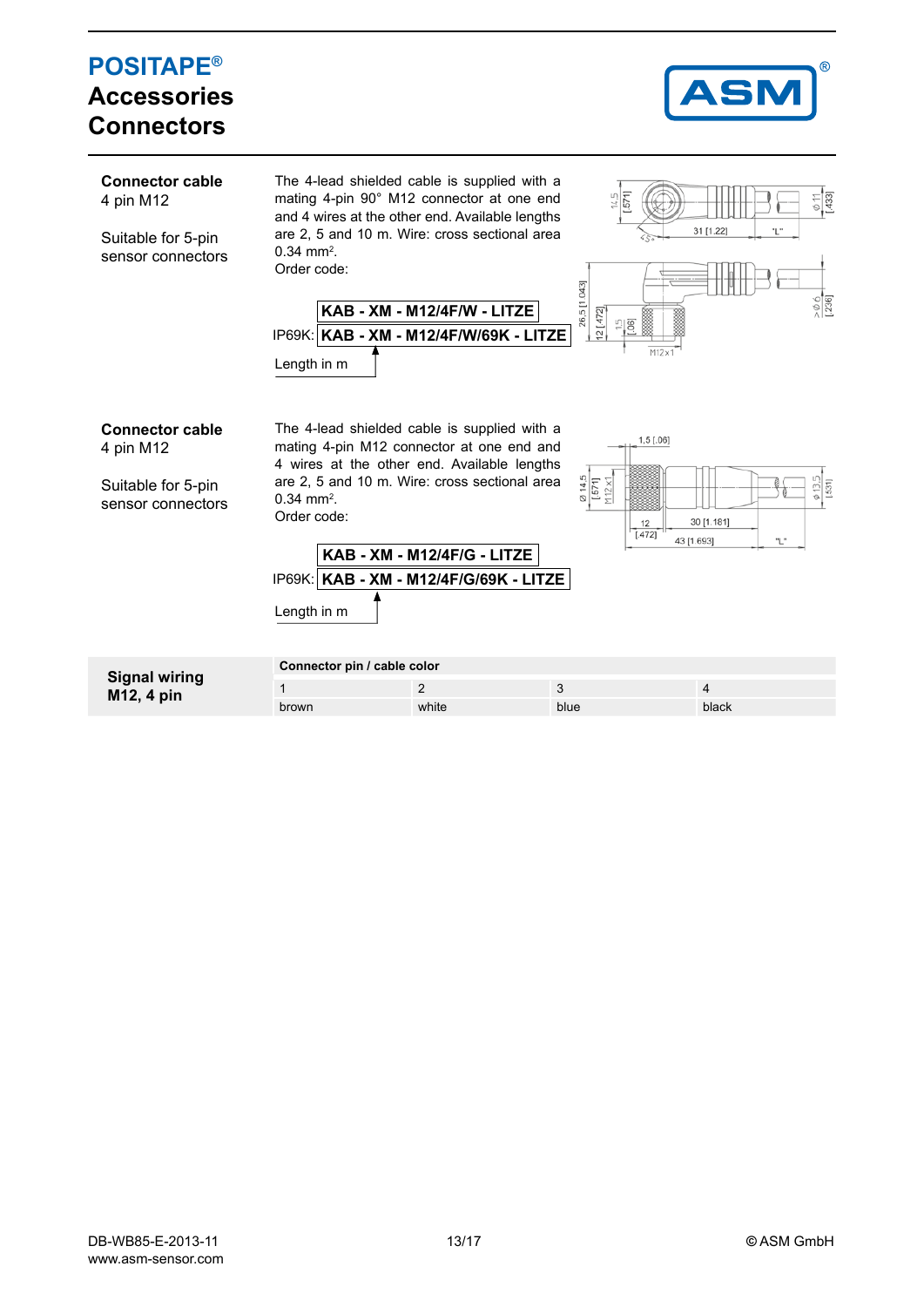| <b>POSITAPE®</b><br><b>Accessories</b><br><b>Connectors</b> |                                                        |                                                                                                                                                                                                                              |                                          |                                                                                    | ®<br><b>ASM</b>                                                      |
|-------------------------------------------------------------|--------------------------------------------------------|------------------------------------------------------------------------------------------------------------------------------------------------------------------------------------------------------------------------------|------------------------------------------|------------------------------------------------------------------------------------|----------------------------------------------------------------------|
| <b>Connector cable</b><br>5 pin M12                         | $0.34$ mm <sup>2</sup> .<br>Order code:<br>Length in m | The 5-lead shielded cable is supplied with a<br>mating 5-pin 90° M12 connector at one end<br>and 5 wires at the other end. Available lengths<br>are 2, 5 and 10 m. Wire: cross sectional area<br>KAB - XM - M12/5F/W - LITZE | IP69K: KAB - XM - M12/5F/W/69K - LITZE   | $\frac{14.5}{571}$<br>26,5 [1.043]<br>[2[472]<br>$\frac{15}{106}$<br>M12x          | $\frac{\text{6}}{\text{143}}$<br>31 [1.22]<br>"L<br>$\frac{6}{1236}$ |
| <b>Connector cable</b><br>5 pin M12                         | $0.34$ mm <sup>2</sup> .<br>Order code:<br>Length in m | The 5-lead shielded cable is supplied with a<br>mating 5-pin M12 connector at one end and<br>5 wires at the other end. Available lengths<br>are 2, 5 and 10 m. Wire: cross sectional area<br>KAB - XM - M12/5F/G - LITZE     | IP69K:   KAB - XM - M12/5F/G/69K - LITZE | $1,5$ [.06]<br>$\frac{614,5}{15711}$<br>$\frac{1571}{12 \times 1}$<br>12<br>[.472] | $\frac{\phi}{1531}$<br>30 [1.181]<br>43 [1.693]<br>"L"               |
| <b>Signal wiring</b><br>M12, 5 pin                          | $\mathbf 1$                                            | Connector pin / cable color<br>$\overline{2}$                                                                                                                                                                                | 3                                        | $\overline{4}$                                                                     | 5                                                                    |
|                                                             | brown                                                  | white                                                                                                                                                                                                                        | blue                                     | black                                                                              | grey                                                                 |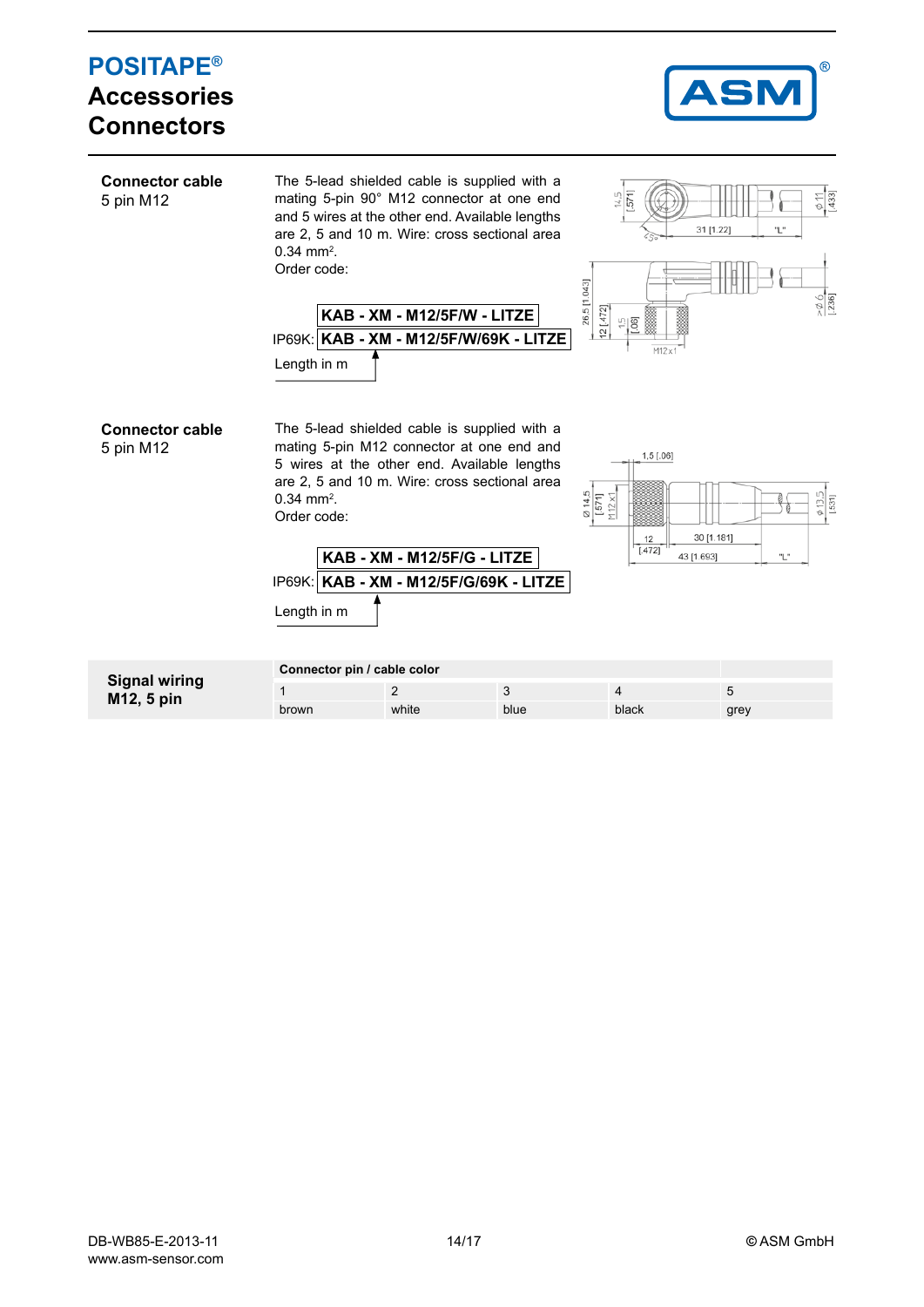#### **POSITAPE® Accessories Connectors Connector cable** The 8-lead shielded cable is supplied with a mating 8-pin 90° M12 connector at one end  $\frac{1}{331}$ 8 pin M12 and 8 wires at the other end. Available lengths are 2, 5 and 10 m. Wire: cross sectional area 31 [1.22] 0.25 mm². Order code: 26,5 [1.043] **KAB - XM - M12/8F/W - LITZE** 12 [.472]  $\cup$ **GT KAB - XM - M12/8F/W/69K - LITZE** IP69K: Length in m **Connector cable** The 8-lead shielded cable is supplied with a 8 pin M12 mating 8-pin M12 connector at one end and 8 wires at the other end. Available lengths are 2, 5 and 10 m. Wire: cross sectional area  $1,5$  [.06] 0.25 mm². Order code:  $571$  $112x$ **KAB - XM - M12/8F/G - LITZE** 30 [1.181]  $\frac{12}{[.472]}$ 43 [1.693] "L" **KAB - XM - M12/8F/G/69K - LITZE** IP69K: Length in m

| <b>Signal wiring</b><br>M12, 8 pin | Connector pin / cable color |       |       |        |      |      |      |     |  |  |
|------------------------------------|-----------------------------|-------|-------|--------|------|------|------|-----|--|--|
|                                    |                             |       |       |        |      |      |      |     |  |  |
|                                    | white                       | brown | areen | vellow | grey | pink | blue | red |  |  |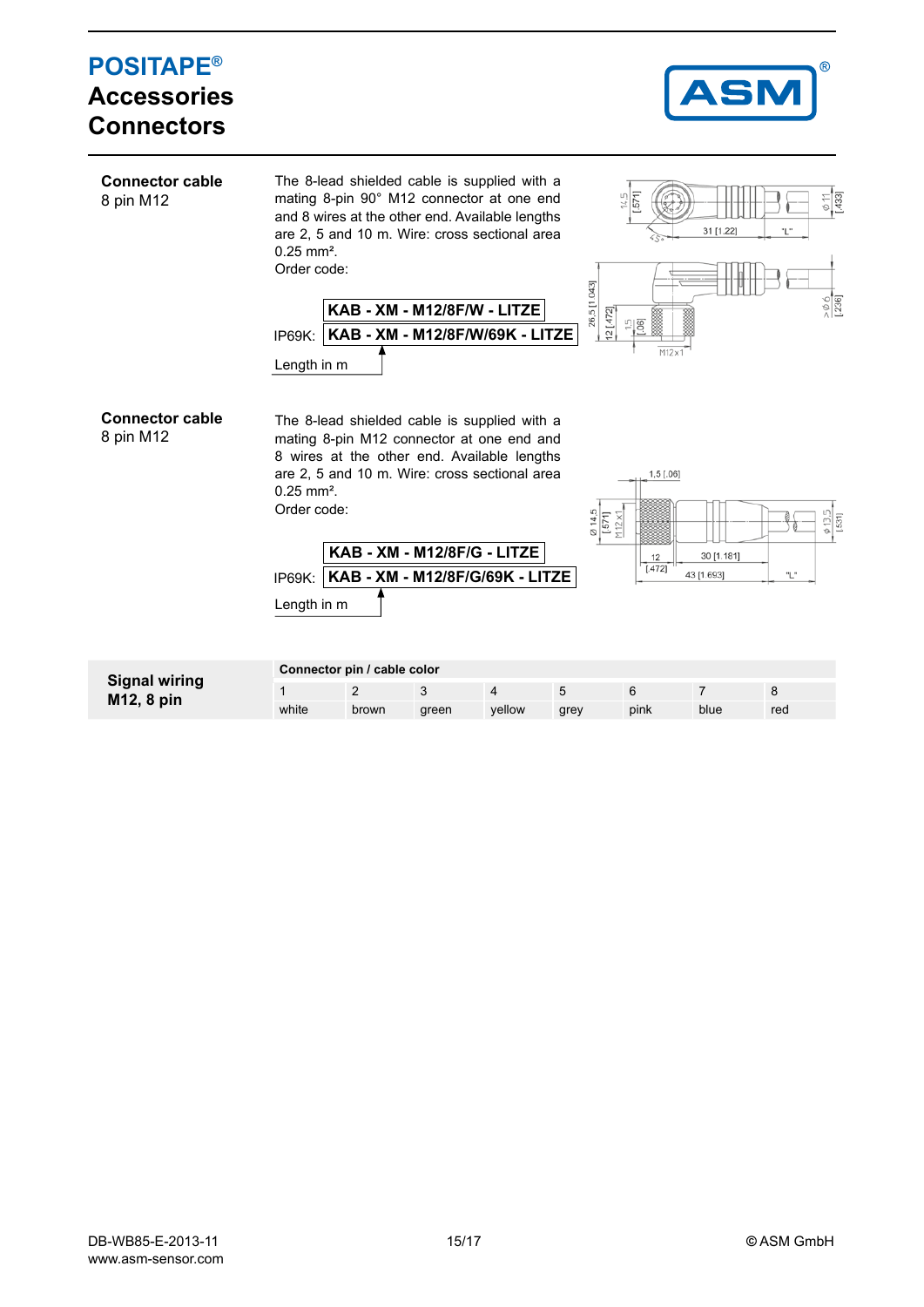## **POSITAPE® Accessories Connectors**



**Connector/bus cable** The 5-lead shielded cable is supplied with a female 5-pin M12 connector at one end and 5 pin M12 a male 5-pin M12 connector at the other end. CAN bus  $\frac{\emptyset 14,5}{[.571]}$   $\frac{[.571]}{[.912 \times 1]}$ Available lengths are 0.3, 2, 5 and 10 m.



Order code:



**T-piece for bus cable**

5 pin M12<br>CAN bus

Order code:

**KAB - TCONN - M12/5M - 2M12/5F - CAN**



**Terminating**

**resistance** 5 pin M12 CAN bus

Order code:

**KAB - RTERM - M12/5M/G - CAN**